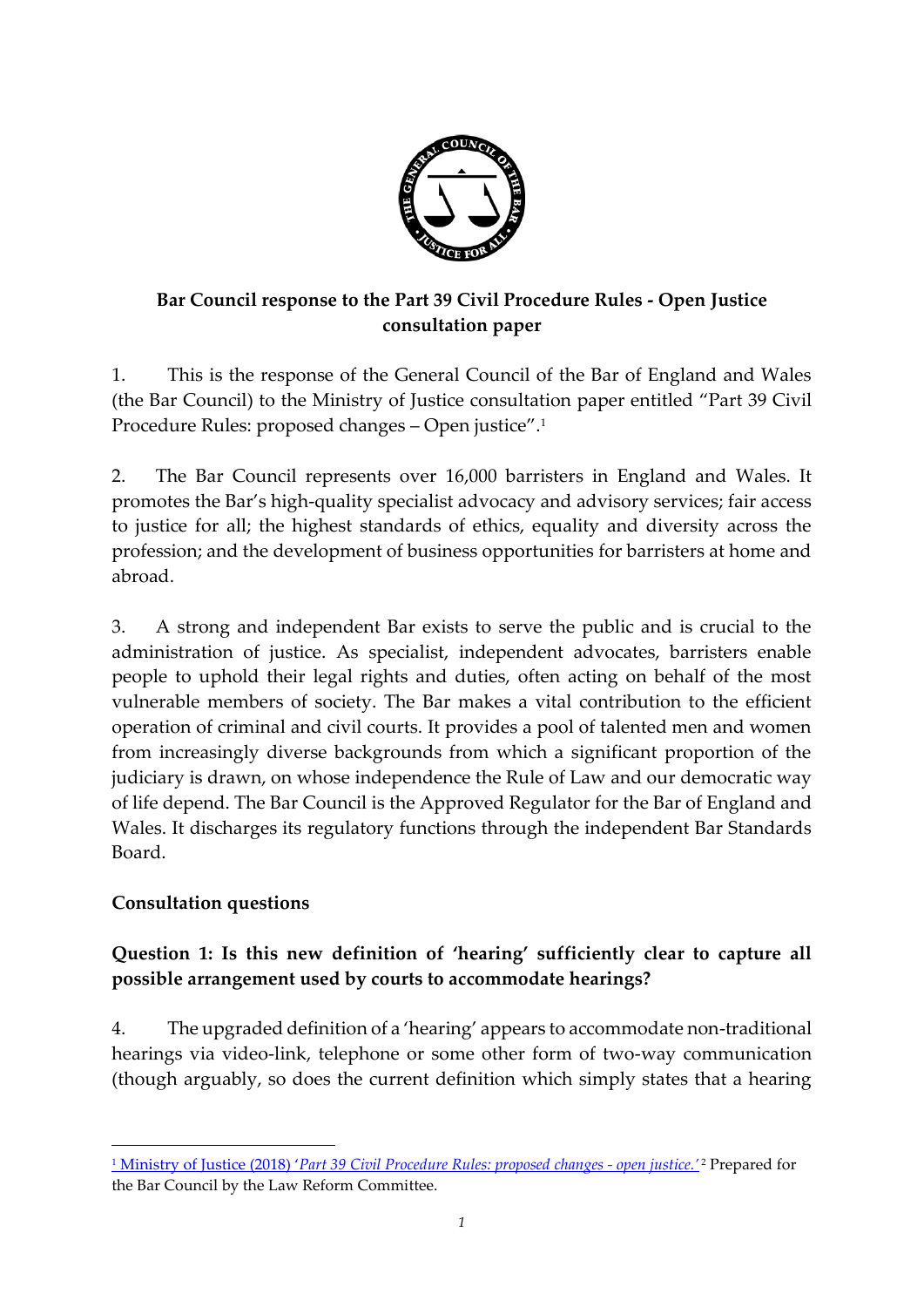includes a reference to a trial). The additional clarity of the definition is welcomed, though the definition of a determination on the papers could be clearer.

## **Question 2: Are 39.2(1) and (2) clear that hearings are to be public, and that it is the court that decides the issue?**

5. The current draft of 39.2(1) and (2) make clear that as a general rule, hearings should be in public. Though the new definition re-emphasises that the decision to hold a hearing in private is that of the court, rather than the parties, it is unclear how the new 39.2(2) will correspond with the new 39.2(4). Our concern is that there is the potential for confusion as to the correct test for determining whether a hearing should be in private.

# **Question 3: Is this rule sufficiently clear in setting out the court's obligation to the members of the public?**

6. Removing reference to members of the public in the new 39.2(3) does not make clear that the court is obligated to make arrangements to ensure that hearings are open to the public. In the interest of clarity, it may be better to state that the court shall take reasonable steps to ensure all hearings are open to the public.

# **Question 4: Is the understanding of 'reasonable' sufficiently clear or should the rule be more prescriptive?**

7. The use of the phrase 'reasonable' is sufficiently clear.

# **Question 5: Is it necessary to further define what is meant by the term "secure the proper administration of justice"?**

8. The term "secure the proper administration of justice" has been fully defined in case law.

**Question 6: Apart from applications for judicial review under the Aahus provisions (see-The Royal Society for the Protection of Birds vs the Secretary of State for Justice), are there any other reasons why a hearing should be held in private and what are they?**

9. Other reasons for holding a hearing in private are set out in other reasons for holding a hearing in private are set out in CRP 39.2(3):

1. A claim by a mortgagee against one or more individuals for an order for possession of land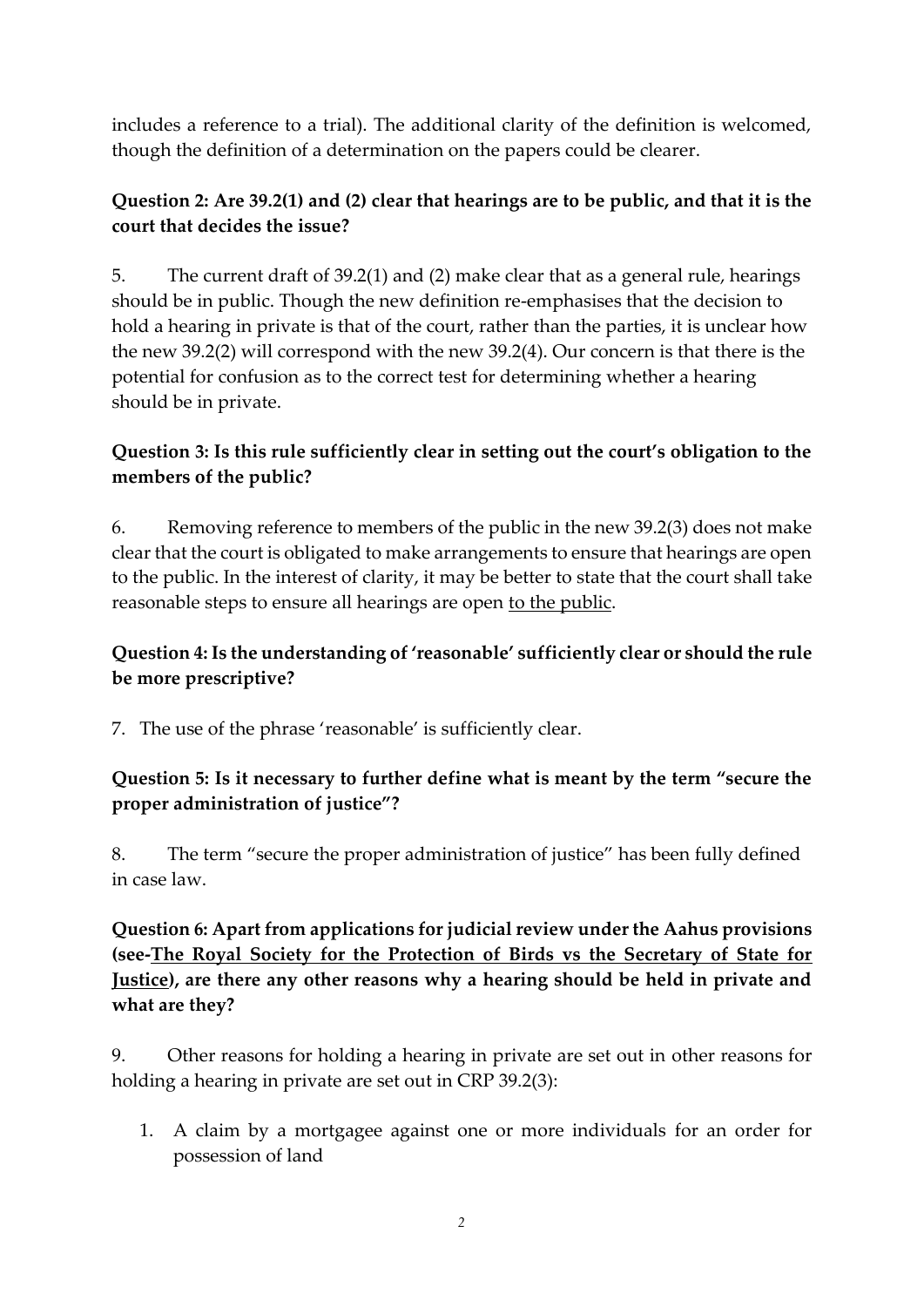- 2. A claim by a landlord against one or more tenants or former tenants for the repossession of a dwelling house based on the non-payment of rent
- 3. An application to suspend a warrant of control or a warrant of possession or to stay execution where the court is being invited to consider the ability of a party to make payments to another party
- 4. A redetermination under rule 14.13 or an application to vary or suspend the payment of a judgment debt by instalments
- 5. An application for a charging order (including an application to enforce a charging order), third party debt order, attachment of earnings order, administration order, or the appointment of a receiver
- 6. An order to attend court for questioning
- 7. The determination of a liability of an LSC funded client under regulations 9 and 10 of the Community Legal Service (Costs) Regulations 2000, or of an assisted person's liability for costs under regulation 127 of the Civil Legal Aid (General) Regulations 1989
- 8. An application for security for costs to be provided by a claimant who is a company or a limited liability partnership in the circumstances set out in rule  $25.13(2)(c)$
- 9. Proceedings under the Consumer Credit Act 1974, the Inheritance (Provision for Family and Dependants) Act 1975 or the Protection from Harassment Act 1977
- 10. An application by a trustee or personal representative for directions as to bringing or defending legal proceedings.

# **Question 7: Do you think this provision is sufficient to allow interested parties of the order the opportunity to make representations?**

10. The proposed provisions should allow interested parties to make representations.

## **Question 8: Is it right that a judge may direct that the court's order should a) not be placed on the website, b) or not until service on the other party, or c) not without redactions to protect anonymity etc?**

11.  $Y_{\text{PS}}$ 

#### **Question 9: Are there any concerns about placing these orders on the Internet?**

12. We would expect that orders placed on the internet will only be on the website for specified period of time and only for such a period as is appropriate to achieve the purpose of publication.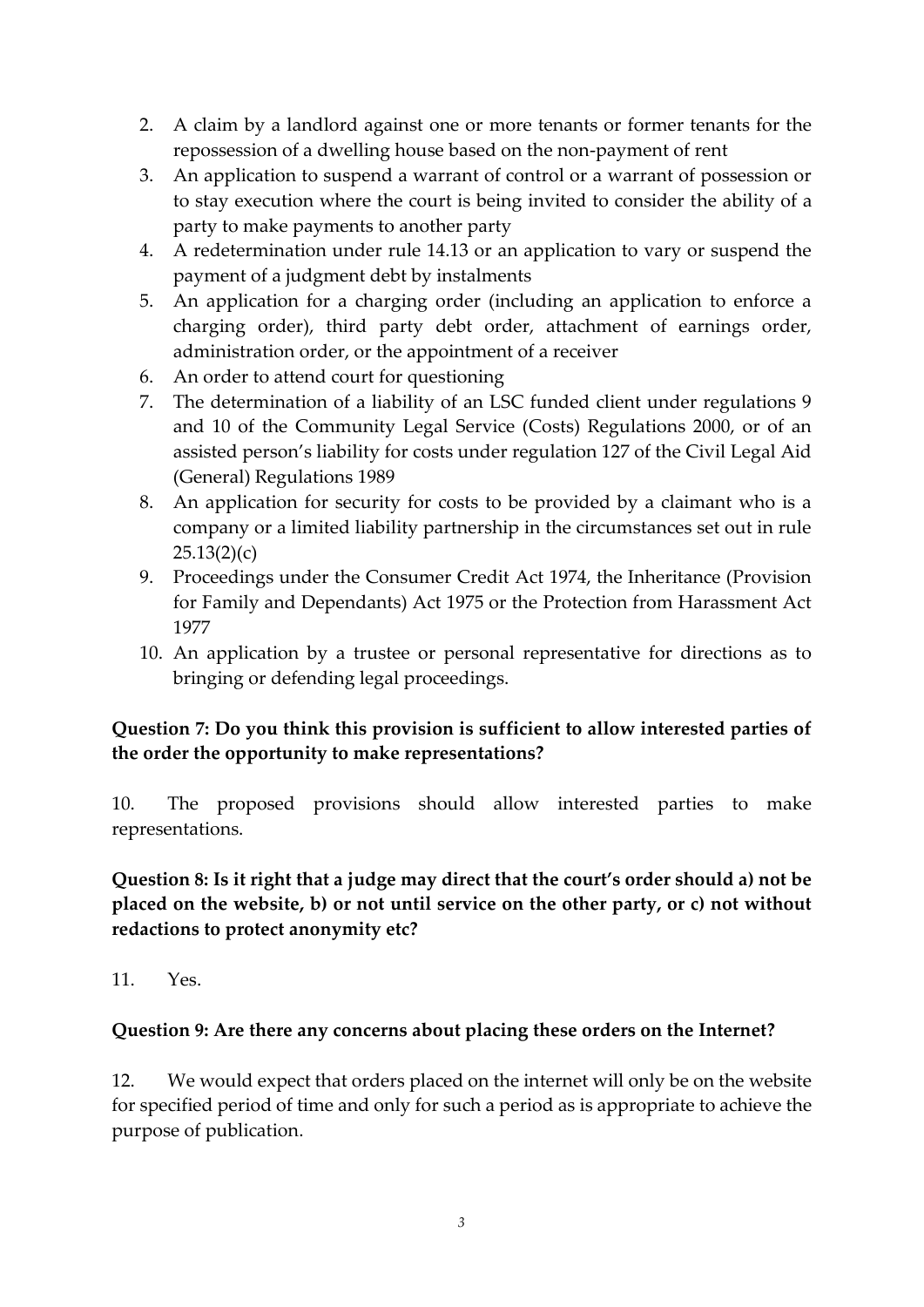# **Question 10: Are these provisions sufficiently robust to stop the trend of one side making substantive representations to the court without copying in the other side?**

13. The proposed provisions appear to address substantive communications without imposing unnecessary limitations on run-of-the-mill correspondence with the Court. However, we query whether instances of representing parties failing to notify unrepresented parties are as prevalent as suggested in this paper. We would expect that such provisions are more likely to negatively impact litigants in person, who are likely to be unfamiliar with Civil Procedure Rules and therefore communicate with the court without notifying represented parties.

# **Question 11: Are there any other measures that should be introduced to ensure that parties routinely copy in the other side when communicating with the court?**

14. Addressing the issue raised below, these provisions should be brought to parties' attention early in proceedings.

## **Question 12: Is a statement confirming a party has copied in the other side sufficient?**

15. We would consider a statement in correspondence is more than sufficient.

## **Question 13: Does the requirement to assist in the preparation of a note, agreed with judge or otherwise, place too much of a burden on the represented party?**

16. The current draft of the provision suggests that the requirement to assist in the preparation of a note will be only if directed by the judge. This seems appropriate. Depending on its content, the sharing of a note of proceedings or liaising with the opposing party as to the content of the note could minimise disputes going forward and ultimately result in proceedings running more smoothly.

## **Question 14: What status, in respect of any Appellant Notice, should an agreed note have?**

17. Presumably, an agreed note will have a similar status as a statement of agreed facts.

# **Question 15: Is there any other way an unrepresented party can be assisted to obtain an accurate note of a hearing?**

18. We are aware that the cost discourages unrepresented parties from obtaining transcripts of proceedings. Aside from providing a scheme to supplement the cost of